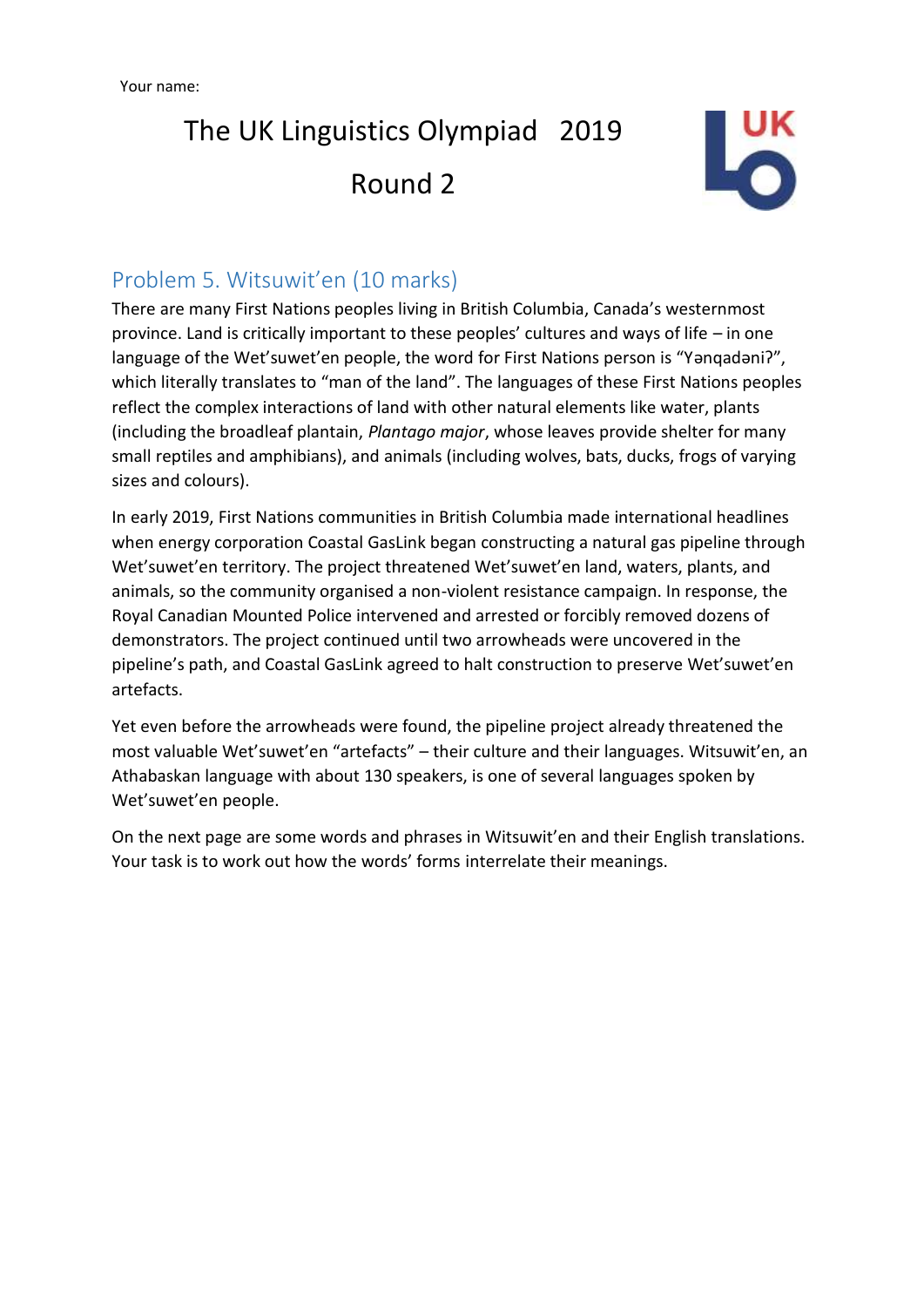The UK Linguistics Olympiad 2019

### Round 2



| Witsuwit'en                   | <b>English</b>           |
|-------------------------------|--------------------------|
| 1. bət                        | A. abdomen, belly        |
| 2. batdex                     | B. bat (animal)          |
| 3. dəlk <sup>w</sup> ax       | C. blanket               |
| 4. dalk <sup>w</sup> 'aχbat   | D. broadleaf plantain    |
| 5. dalk <sup>w</sup> aχdat'ay | E. dog harness           |
| 6. dalk <sup>w</sup> axnetdac | F. duck                  |
| 7. dət'ay                     | G. duck feather          |
| 8. dət'ay cəs                 | H. frog                  |
| 9. łactl'ol                   | I. light blue            |
| 10. łacyas                    | J. my rope               |
| 11. ne <sup>+</sup> dac       | K. snow                  |
| 12. satl'ol                   | L. snowflake             |
| 13. yas                       | M. upper part of stomach |
| 14. yascas                    | N. wolf                  |

**Q.5.1.** Match the Witsuwit'en forms 1-14 with their English translation A-N.

**Q.5.2.** Translate the following into English: ɬəc, cəs, deꭓ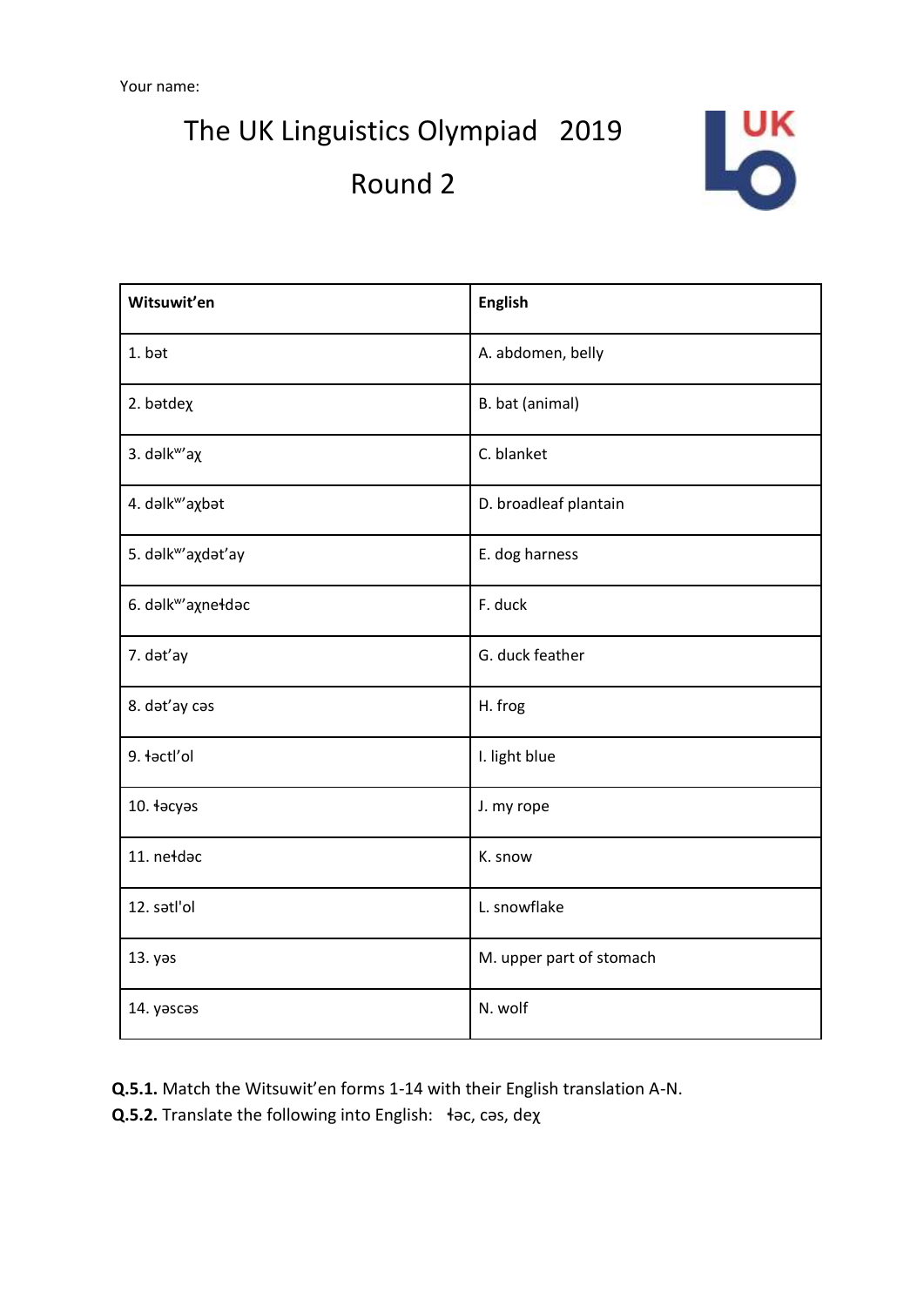# The UK Linguistics Olympiad 2019 Round 2



### Solution and marking.

Scoring (max 17)

- 5.1: 1 point for each correct letter (max 14)
- 5.2: 1 point for each correct translation (max 3)

| 5.1. | 1   |   | 3 |                 | 4 | 5 | 6 |  | 8 |     | 9 | 10 | 11      | 12 | 13 | 14 |
|------|-----|---|---|-----------------|---|---|---|--|---|-----|---|----|---------|----|----|----|
|      | A   | M | Н |                 |   | B | D |  | G |     | E | N  |         |    | К  |    |
| 5.2. | təc |   |   | dog             |   |   |   |  |   | cəs |   |    | feather |    |    |    |
|      | deχ |   |   | top, upper part |   |   |   |  |   |     |   |    |         |    |    |    |